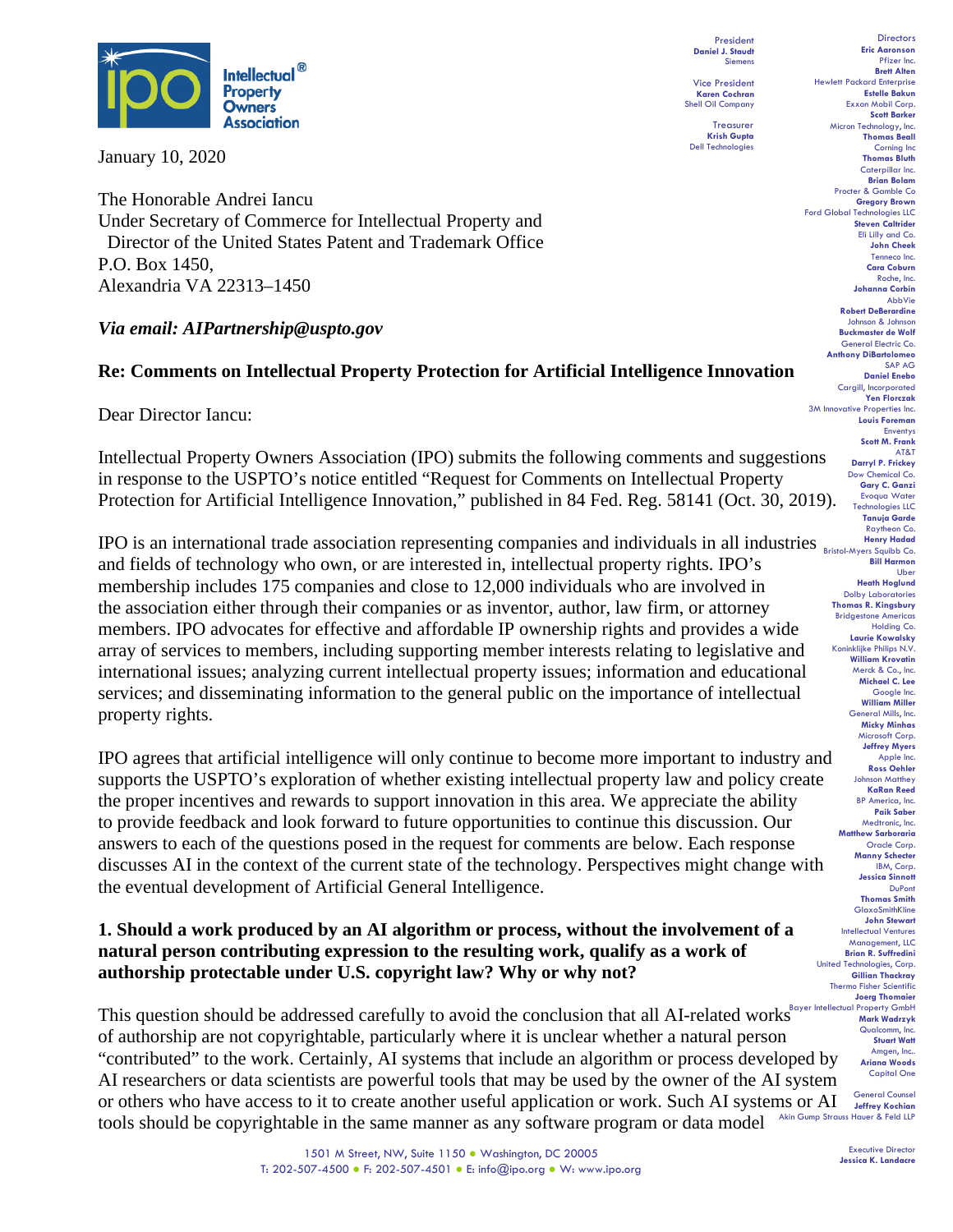when "fixed in a tangible medium of expression" because they involve a natural person in the creation of the AI system or AI tool. Similarly, if the AI tool (such as an AI "untrained model") is an original work fixed in a tangible medium, current copyright law provides the same level of protection provided to any software program and provides protection of the AI "trained model" tool for a specific application of the AI system as a derivative copyrightable work.

However, AI tools can be used to create a new product or an original work (e.g., written works and translations of existing works, simple objects such as furniture or complex structures such as airplane parts, and new materials, pharmaceuticals, or images of stars in deep space). A new product or original work produced by an AI tool or system arguably may not qualify as a work of authorship protectable by U.S. copyright law where the AI tool created the new product or work independently without the involvement of a natural person.

Current U.S. law provides that only a natural person can be granted copyrights in a work of authorship, then expands on a possible exception related to a level of involvement by a natural person in the creation of a work an AI system or tool.

The rationales typically given for granting exclusive rights to authors and inventors include (1) protecting the natural right an author or inventor has in their creation, including compensation for giving up some of that natural ownership by disclosing it to the public; and (2) incentivizing new creations by an author or inventor by providing a means of generating revenue. Lincoln famously encapsulated this latter rationale by explaining that the patent system "added the fuel of interest to the fire of genius."

The U.S. Constitution provides Congress the power "[t]o promote the Progress of Science and useful Arts, by securing for limited Times to Authors and Inventors the exclusive Right to their respective Writings and Discoveries." U.S. Const. Art. I, Sec. 8. The use of the possessive pronoun "their" indicates a pre-existing ownership right or interest—an exclusive right in something that is already owned by the author or inventor—that is applicable to only natural persons. Machines, algorithms, or processes (all of which may be comprised in an AI tool) cannot have a natural or antecedent right to own anything outside of positive law.

AI tools do not require external motivations to function or perform. An AI tool will perform its functions regardless of any legislative rights that it might be granted. Thus, the promotion basis for granting exclusive rights is also weak. Generally speaking, a work produced by an AI system or tool alone, without the involvement of a natural person, should not qualify as a work of authorship protectable under current U.S. copyright law. The level of involvement of a natural person in the production of a work by an AI system or tool is explored next as an exception.

Natural persons are involved in the creation of AI tools, in deciding what AI algorithms and related components (such as particular AI models) to use for a specific AI tool and how to set up, train and manage that tool. This work by a natural person could be regarded as creating natural ownership interests or as activity that can be incentivized by the grant of exclusive rights. Therefore, the answer to this question heavily depends on the meaning of "without the involvement."

Consideration should be given to creators and companies that use AI tools to create specific works. Cases in the photography context reject the idea that merely because a work is produced through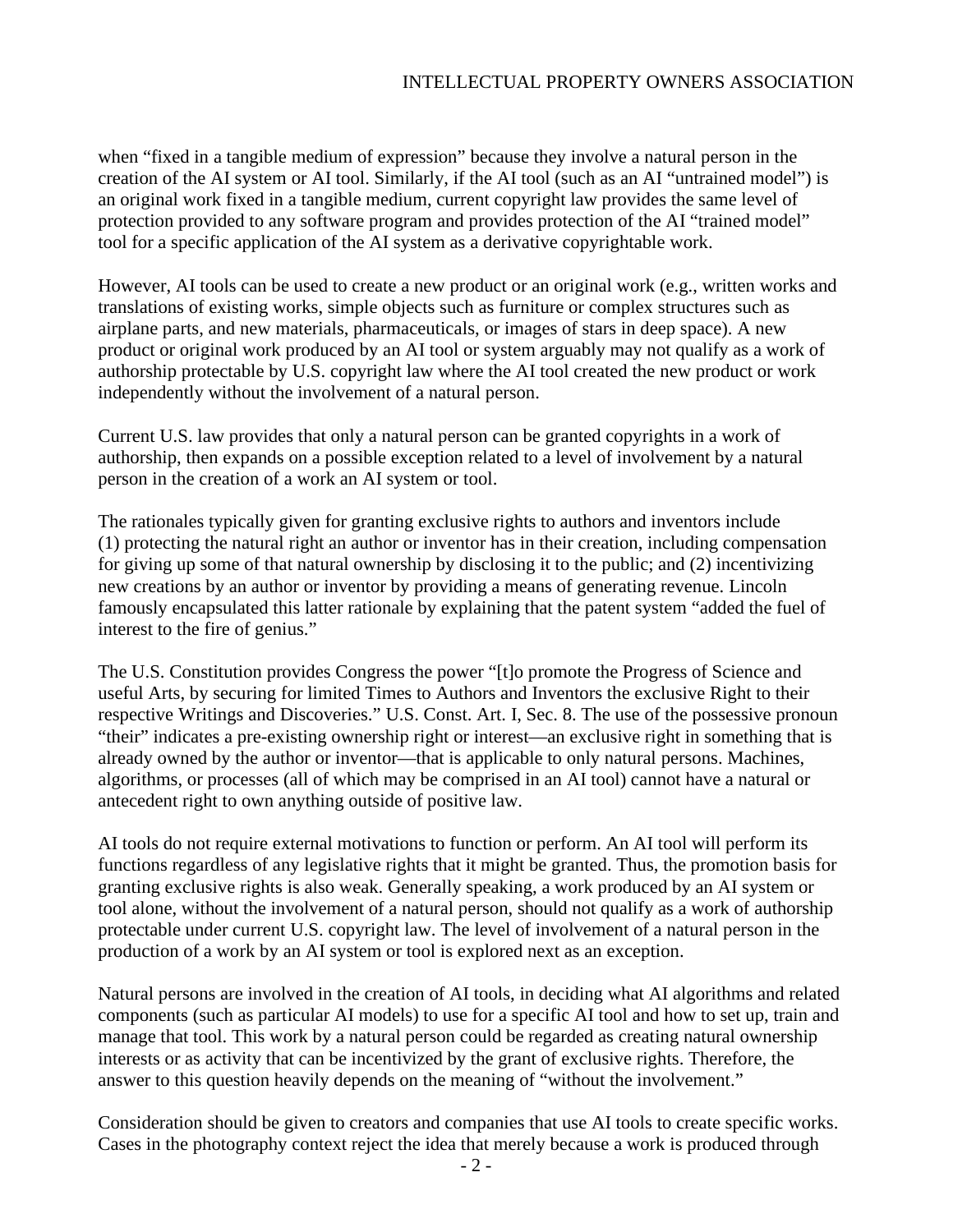mechanical means it is less deserving of copyright protection. *See Time Incorporated v. Bernard Geis Associates*, 293 F. Supp. 130 (S.D.N.Y. 1968) (holding that the Zapruder film was protectable despite camera creating images based on Zapruder placing camera in location that captured Kennedy assassination by chance). Courts and regulators should consider and explore to what degree the selection of particular AI algorithms and processes for an AI tool, the selection of input data to the AI tool, and the selection of subject matter to use with the AI tool indicate authorship in the same way analogous choices are made by photographers and other authors that use other tools to create works.

AI tools that are embodied in software that can be improved without further direction, through automated learning, raise additional considerations. The particular values or priorities given to certain types of data or outcomes, determined at the outset by a natural person, might be sufficient to consider the AI system or tool an agent of the natural person, carrying out laborious computing tasks based on that person's creative and value choices from the outset. The degree to which a natural person can alter and change the operation of the AI tools to produce a particular work might also be a consideration. If the ability to alter the operation or outcome of an AI tool is high, the decision to exercise that optioncould be a significant indicator of authorship for determining whether U.S. copyright protection should apply.

**2. Assuming involvement by a natural person is or should be required, what kind of involvement would or should be sufficient so that the work qualifies for copyright protection? For example, should it be sufficient if a person (i) designed the AI algorithm or process that created the work; (ii) contributed to the design of the algorithm or process; (iii) chose data used by the algorithm for training or otherwise; (iv) caused the AI algorithm or process to be used to yield the work; or (v) engaged in some specific combination of the foregoing activities? Are there other contributions a person could make in a potentially copyrightable AI-generated work in order to be considered an "author"?**

As discussed in the answer to Question 1, all the ways that a person creates a work using AI algorithms or processes should be considered. Any one of the examples given, or some combination, could be enough if the resulting work is an "original" work involving at least "minimal creativity" and is not a mere compilation of facts. Because it is highly likely that there is some involvement of natural persons at each stage of using or creating AI algorithms or processes—even the mere use of values or categories initially set by a natural person—registration need not involve a searching inquiry into whether a natural person was sufficiently involved in the creation of a work. Nuanced analysis, especially in borderline cases, can be more thoroughly addressed through the adversarial process in the courts.

Where an AI tool is created by a first entity and sold, leased, or licensed to a second entity (the "transaction"), ownership of any copyright produced by the AI tool after the transaction should be determined in accordance with the terms of the transaction agreement. Following the transaction, a natural person involved with the AI tool could be considered as a potential author in connection with any potentially copyrightable AI-generated work.

# **3. To the extent an AI algorithm or process learns its function(s) by ingesting large volumes of copyrighted material, does the existing statutory language (e.g., the fair use doctrine) and**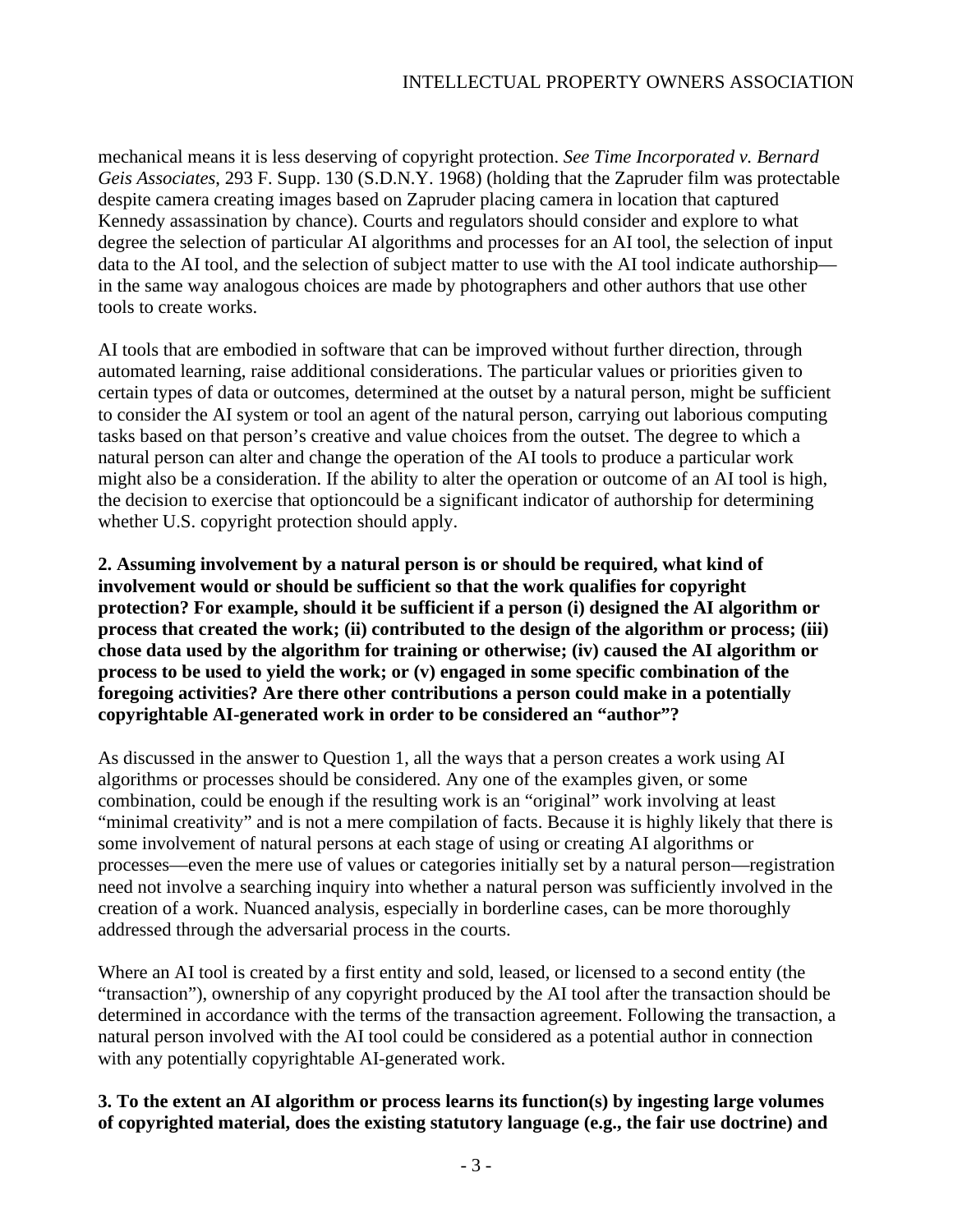### **related case law adequately address the legality of making such use? Should authors be recognized for this type of use of their works? If so, how?**

The U.S. Copyright Act and corresponding case law provide a sufficient legal framework for determining whether "machine learning" use constitutes a fair use in the U.S. AI tools that require "machine learning" to train algorithms for particular applications may process large volumes of copyrighted material or compilations of data in order to derive the applicable algorithm coefficients or model for the particular application. The purpose and character of such a "machine learning" use would likely be viewed as substantially "transformative" for creating something new (e.g., applicable algorithm coefficients), and thus protected under the fair use doctrine in the U.S. Moreover, unless a substantial portion of the copyrighted material was stored for operational use by the "trained" AI tool, the portion retained and included in the applicable algorithm or process could be viewed as "de minimis" rather than an important part of the copyrighted material.

In another aspect, the more data used to train an AI tool, the better the AI tool. Even if a copyrighted work (such as a photo or a poem) were fully used to train the AI tool, the training data will often encompass a large volume of additional material (whether copyrighted or not). The resulting work from the AI tool might be considered to rely on a "de minimis" amount of the particular copyrighted work within the context of all the training data. For example, there might be a distinction between the use of individual photos to derive components of an AI tool algorithm (transformative and likely a fair use) and a compilation of photos captured and used by the AI tool for operational comparative purposes (i.e., to identify a sick person from a compiled database of photos), which might not be properly be considered fair use where the compilation of photos is not transformative but stored for use by the AI tool.

### **4. Are current laws for assigning liability for copyright infringement adequate to address a situation in which an AI process creates a work that infringes a copyrighted work?**

Given the current state of technology, new laws addressing copyright infringement by AI processes are not required. The *Sony Betamax* case and its progeny provide adequate guidance concerning how the courts should assess the potential liability of creators and users of technology that might be used to infringe copyrights. For example, if the AI process itself infringes, the creator and distributor of that AI process would liable for infringement under current law. If the AI process does not itself infringe but could be used to infringe, the person who uses it to create an infringing work would be liable. In other scenarios, further liability might be assigned under existing secondary infringement doctrines.

Perhaps in the future AI systems will develop in ways that require changes to the law, but these new developments should be addressed in the first instance by the courts based on the facts and issues presented by such developments. Predictions of exactly how technology will develop in the future are often incorrect. It would be unwise to promulgate laws based on speculation.

**5. Should an entity or entities other than a natural person, or company to which a natural person assigns a copyrighted work, be able to own the copyright on the AI work? For example: Should a company who trains the artificial intelligence process that creates the work be able to be an owner?**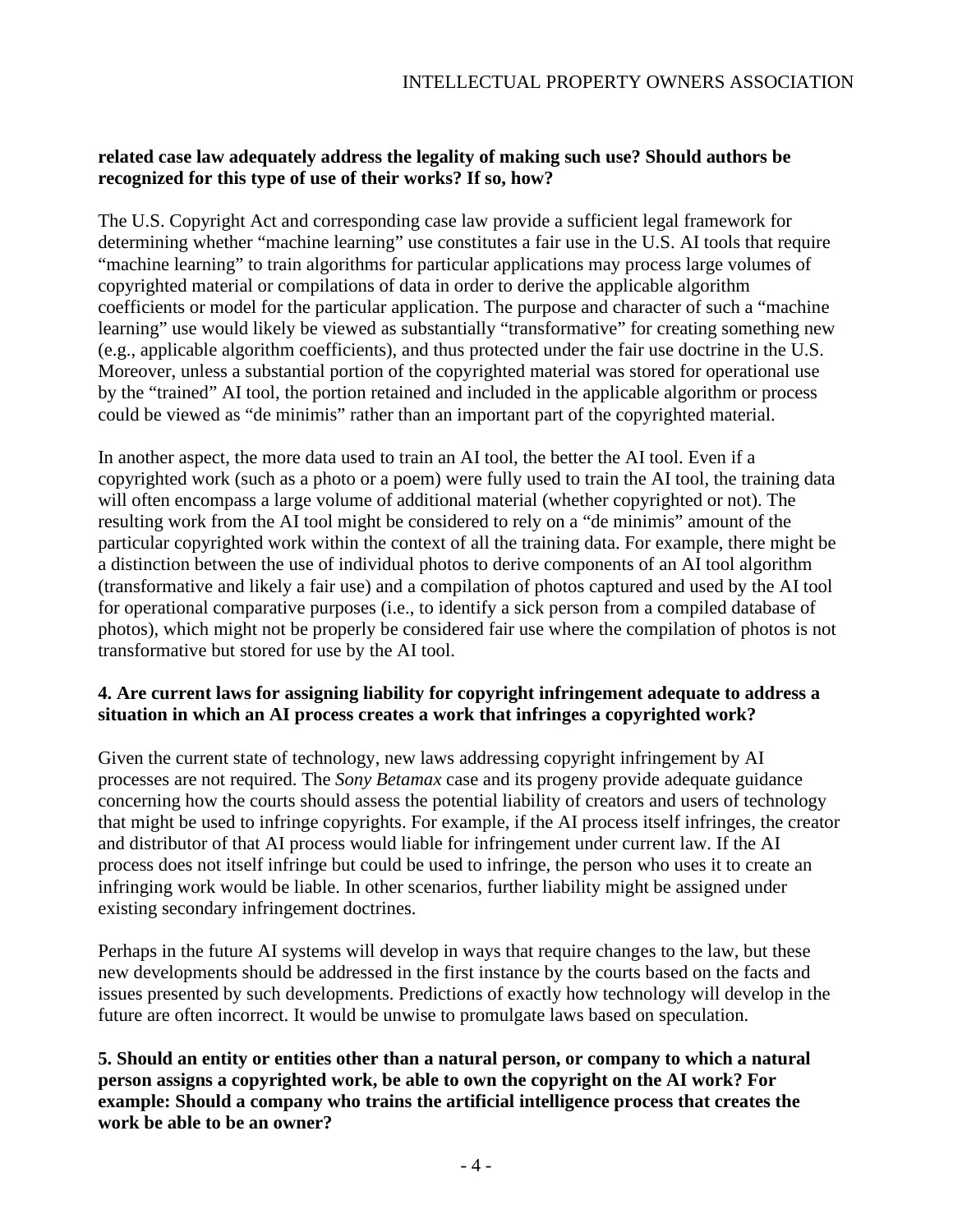Generally, a company that trains an AI system that creates a work should be able to be an owner. However, this depends on the type of work being created, the involvement of the company, and how the company is using the AI process.

This question appears to presume that the "AI work" is an AI-Generated Work, such as a poem written by an AI system, and that the AI system is therefore the "creator" of the work. AI works not created by an AI system that relate to an AI system or copyrightable algorithm, applications of AI systems, and the development of core AI systems are all presumed to be created by humans. Thus, the human is the original owner and can assign the work to any appropriate entity.

Generally, a natural person who writes the code for the AI process that creates an AI-Generated Work should be able to be an owner. Similarly, a company that owns the copyright to AI process source code should be able to be an assignee of such a work like any other company.

# **6. Are there other copyright issues that need to be addressed to promote the goals of copyright law in connection with the use of AI?**

Current copyright registration applications for derivative works include a list of the preexisting works on which the new work is based or that it incorporates. If an AI system is trained using existing works, how should it be determined whether the new work is a derivative of the existing work or merely "influenced" by it? One possible answer could be to program the AI system to certify that a work it creates is not derived from existing work(s) used to train the system.

In other countries, including the UK, the rights to an invention transfer from the employee to the employer under statutory provisions (e.g., *See*, the UK Patents Act 1977). Should U.S. laws be changed to adopt a similar statutory framework so that an AI system's creations (if any) transfer by law to the company that employs or owns the AI system? Would U.S. Copyright laws governing how employee "work for hire" works are transferred to the applicable employer appropriately apply to AI Works? To the extent that works produced by an AI system owned or "employed" by a company can be treated as a "work for hire," can the three factors identified by the Supreme Court in *Community for Creative Non-Violence v. Reid*, 490 U.S. 730 (1989) (1. Control by the employer over the work; 2. Control by employer over the employee; and 3. Status and conduct of the employer) be relied upon to confirm that an AI system should be considered an "employee" for purposes of attributing the AI produced work as a "work for hire" under U.S. copyright law?

Other issues to be addressed include:

- Can a valid contract be established between the developer, builder, user, and/or licensee of the AI system that governs who an original owner is of an AI work?
- Can a valid contract be established between the developer, builder, user, and/or licensee of the AI system that governs who has a contractual right to be assigned an AI work?
- Must a copyright statement (© 2019 Great Company, LLC) identify which elements of a work were created by an AI system? Is there any specific statement that would need to be made or affirmation regarding the AI system contribution to the work? (The answer to this issue is related to the comments on issues (1), (2) and (9).)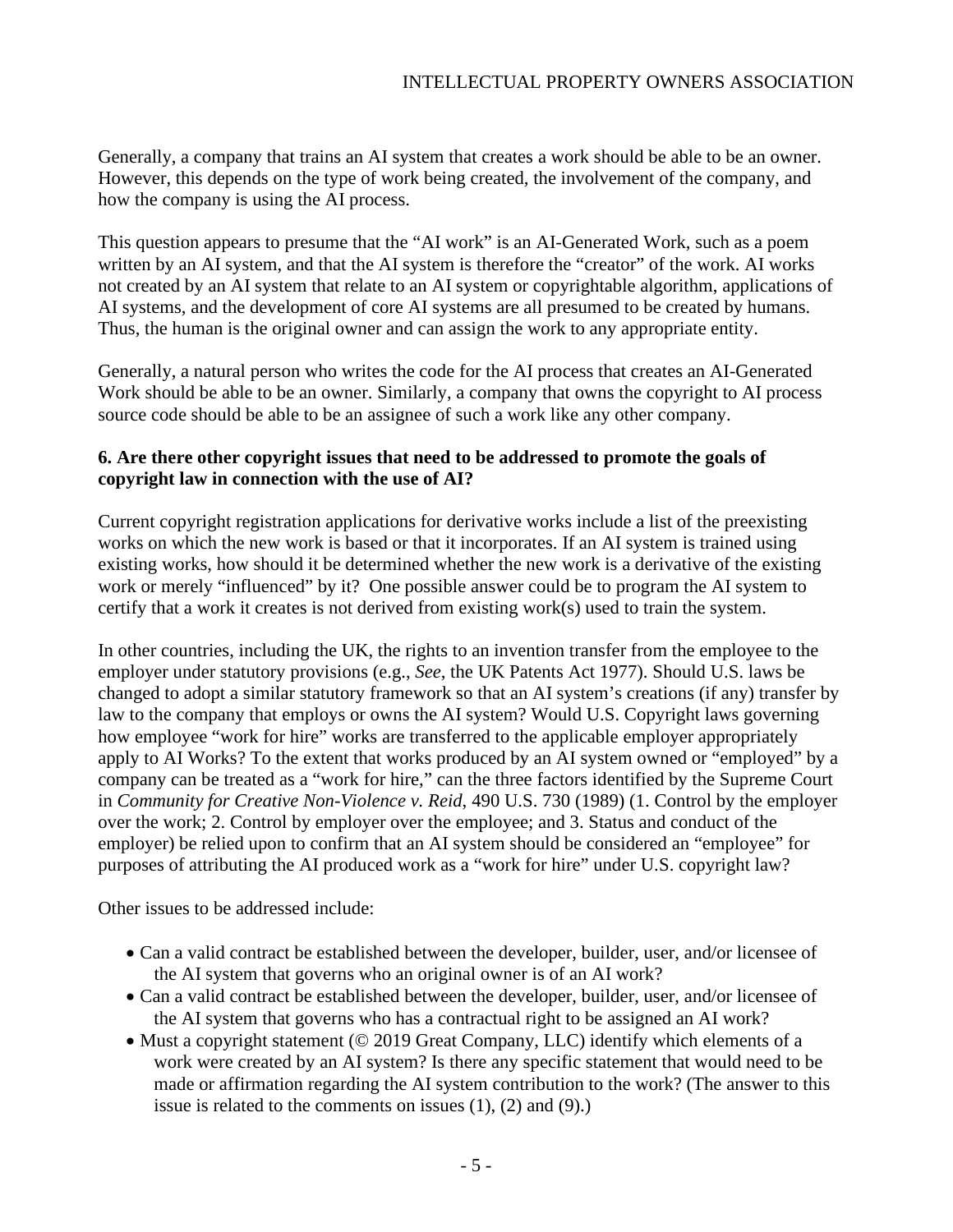# **7. Would the use of AI in trademark searching impact the registrability of trademarks? If so, how?**

The use of AI in trademark searching could impact the registrability of trademarks positively or negatively depending on the quality of the search results and whether those results supplement or supplant traditional trademark searches. Like other forms of technology, AI should be viewed as a tool that can help humans, such as examining trademark attorneys, perform tasks. AI-based trademark searching may generate search results that differ from those obtained by traditional trademark searching. Combining AI-produced search results with traditional search results could enable examining trademark attorneys to improve the quality of trademark examination and registration. For example, if AI-produced search results identified similar marks that would have otherwise been undiscovered during examination using traditional trademark searching, an examining trademark attorney would be able to conduct more thorough examinations and improve trademark registrability.

Were AI-based trademark searching to replace traditional trademark searching, however, examining trademark attorneys might sometimes be provided with inferior search results that would negatively impact trademark examinations and registration. For example, using only AIproduced search results that failed to identify similar marks that would have otherwise been discovered using traditional searching would be detrimental to trademark registrability.

The perceived quality of AI-based trademark searches could also have a *de facto* effect on whether AI-produced search results would be ignored in favor of traditional search results, used to supplement traditional search results, or used to supplant traditional search results during examination. Selecting how to use AI-produced search results or whether to even conduct traditional trademark searches would need to be managed to alleviate any potentially harmful impact to trademark examination and registrability.

IPO believes that IP Offices around the globe should share AI tools, including search tools, to promote consistency in examination across offices and to reduce the cost of developing such tools. IPO also suggests that the public should be made aware which AI tools are being used by the Offices both for purposes of transparency and to allow the user community to prepare higher quality applications.

# **8. How, if at all, does AI impact trademark law? Is the existing statutory language in the Lanham Act adequate to address the use of AI in the marketplace?**

Although the use of AI tools does raise trademark law issues, those issues appear to be resolvable under current trademark law. As AI continues to develop, the legal framework should be monitored to ensure that appropriate property rights are available and that consumers can rely on trademarks as reliable source identifiers.

The registration of marks in connection with AI goods and services is already contemplated by the USPTO. For example, the identification of goods/services manual provides for downloadable software using artificial intelligence for [function of the software] in class 9 and advanced product research in the field of artificial intelligence in class 42.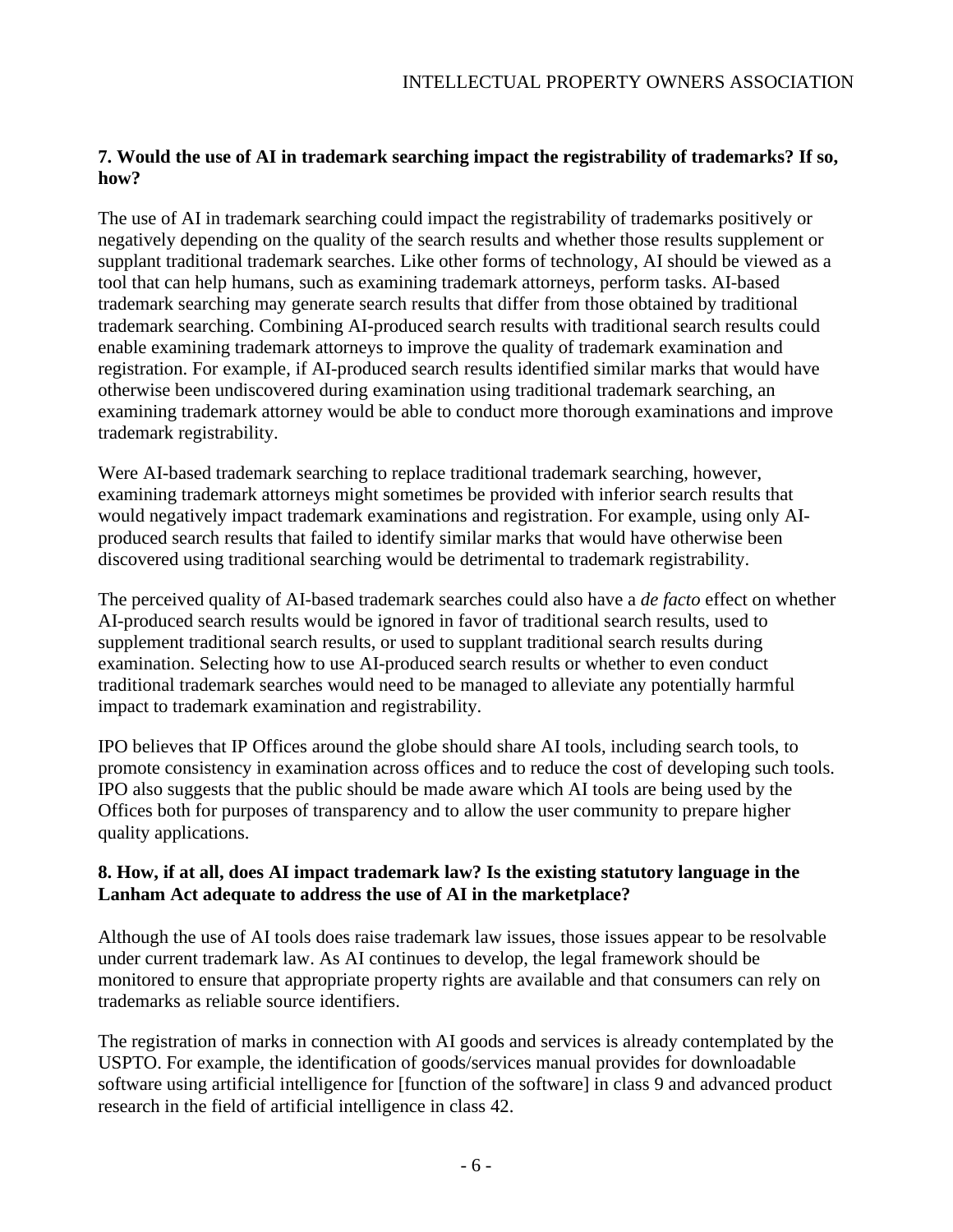If an AI tool creates or selects a mark, the adoption of that mark can then be exercised by the applicant (individual or corporation). The Lanham Act provides that an applicant shall not be refused registration except for certain enumerated reasons. The statute further provides that "applicant" embraces the legal representatives, predecessors, assigns, and successors of the applicant. An applicant must be a recognized legal entity, which AI software is not. In contrast to the ownership of an invention by a patent owner, the use of a trademark mark by an applicant in commerce creates rights that are owned by the applicant.

An AI tool may provide services in connection with a mark. The Federal Circuit stated in *In re JobDiva* that even though a service may be performed by a company's software, the company itself may well be rendering the service. Additionally, the USPTO permits registration of Software as a Service (SAAS) (e.g., Software as a service (SAAS) services featuring software for [describe services ] in class 42). Whether the SAAS is AI-based or non-AI-Based should be irrelevant.

# **9. How, if at all, does AI impact the need to protect databases and data sets? Are existing laws adequate to protect such data?**

Existing laws are adequate to protect AI-related databases and data sets. For example, data created by an AI tool or AI model may be protectable as a derivative copyrightable work, assuming that it is an original work fixed in a tangible medium. In the AI context, curated data sets and trained models based on the curated data sets could be highly valued IP. If copyright (or patent) protection is ultimately not afforded to training data sets, trained AI systems, and/or data produced by AI systems, trade secret protection may become the only available form of IP protection. Trade secret protection could be impractical or impossible for many business models, for example where the AI-based data is distributed in a product or where the results produced by the AI will be made public. For open source AI projects, data sets may be protected by open source style contracts that limit commercial use or distribution and likewise prohibit any claim of proprietary protection.

The idea or function that may exist in select data forms (such as the numerical AI weights stored in a file or metadata that is factual) is not protectable under copyright law. Specifically, certain compilations or arrangements of AI data in a database or file might have copyright protection when fixed in a tangible medium, but the data values themselves would not be protected. Any different compilation or arrangement of the same data may not be considered a derivative work. This may drive the need for some form of *sui generis* IP protection for select data forms, for example where the AI tool algorithms or model may be reverse engineered from the applicable select data form. Precedent for this exists in protection of mask works, [17 U.S.C. §§ 901-](http://www.copyright.gov/title17/92chap9.html) [914.](http://www.copyright.gov/title17/92chap9.html) However, we must carefully consider the pros and cons of introducing new forms of IP.

Although copyright protection for compilations is generally weak in the U.S., providing *sui generis* database rights similar to those that exist in Europe might not necessarily promote innovation. The U.S. should look to how other countries have achieved and maintained leadership in this space. For example, reports suggest that China has been a close rival to the U.S. on AI while Europe has been lagging. Thus, strong database rights arguably do not suggest a correlation with strong innovation in AI. We should also be sensitive to the fact that AI technology is developing rapidly and that any laws proposed now could be obsolete by the time they are enacted.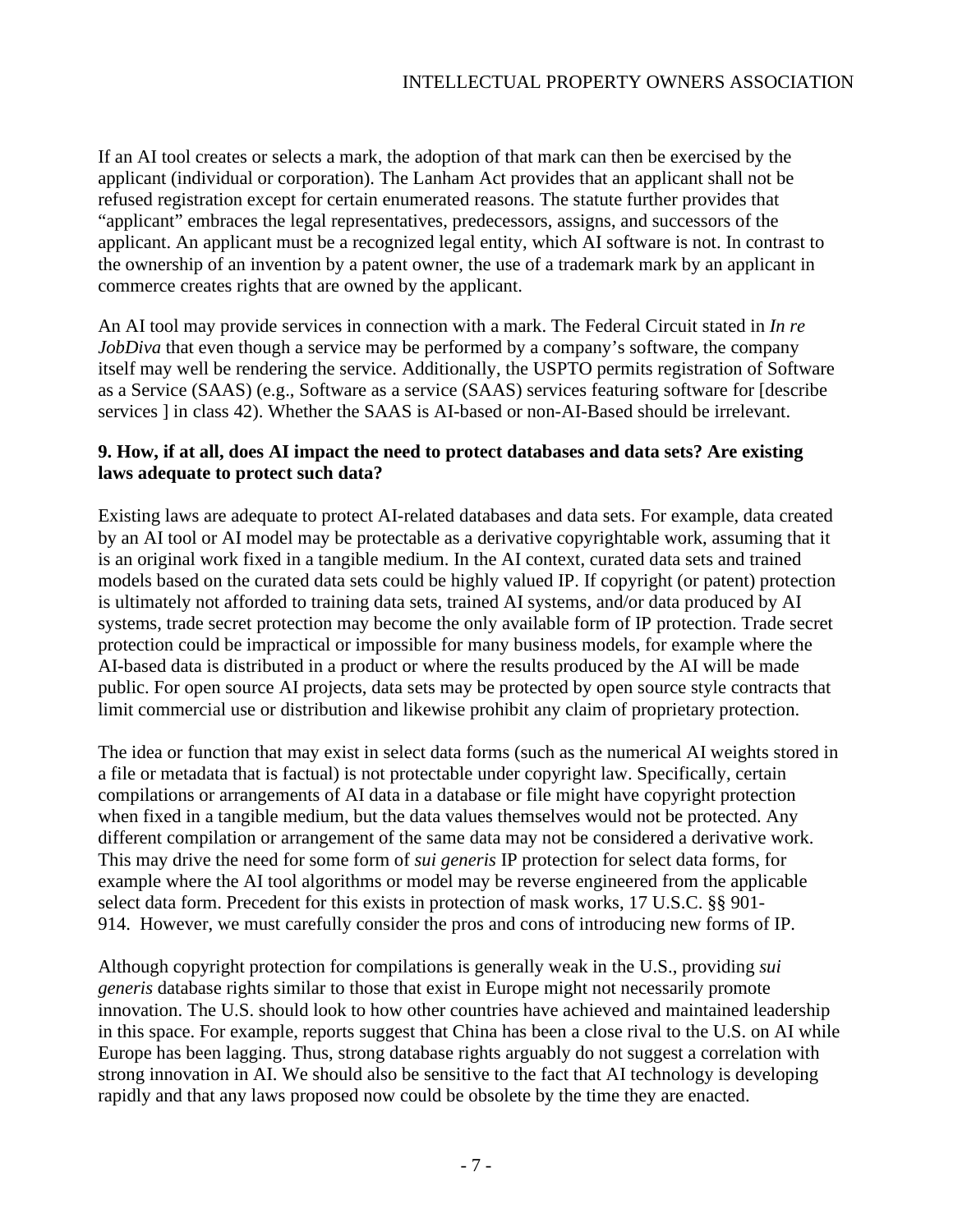# **10. How, if at all, does AI impact trade secret law? Is the Defend Trade Secrets Act (DTSA), [18 U.S.C. 1836](https://www.govinfo.gov/link/uscode/18/1836?type=usc&year=mostrecent&link-type=html) et seq., adequate to address the use of AI in the marketplace?**

An important means for protecting AI innovation will be trade secrets. If properly enforced, the current trade secret laws in the U.S. (DTSA and various state statutes) suffice to protect AI-related trade secrets. The key to enforcement will be for courts to strike an appropriate balance between two competing policy objectives. On the one hand, innovative AI companies need the ability to protect and benefit from their AI creations. Flexible and broad trade secret rights are a critical tool to meet this objective. On the other hand, employee mobility within the AI industry is essential for innovation, and overbroad or ambiguous trade secret rights can have a chilling effect. In particular, the threat of potential trade secret misappropriation litigation can create a significant deterrent to an employee considering a move.

One element in striking this balance is an appropriate interpretation of what constitutes a trade secret. Under the DTSA, a trade secret is information that an owner has "taken reasonable measures" to keep secret and that "derives independent economic value, actual or potential, from not being generally known to, and not being readily ascertainable through proper means by, another person who can obtain economic value from the disclosure or use of the information." A flexible approach to these requirements is critical.

Due to the messy realities of AI innovation, it is not feasible to mark, catalog, monitor, and strictly control access to every trade secret within an organization. AI development is notoriously data intensive, often requiring immense corpora of data, large teams of internal and external collaborators, and distributed data processing frameworks. Rather than requiring strict marking or access controls, reasonable measures analyses should consider whether appropriate policies and agreements are in place and whether employees have appropriate notice of these policies and agreements. Employee training may be one way to demonstrate such notice.

Likewise, a determination of whether information has "independent economic value" should be broadly construed. Any valuation of information relating to fast developing technology such as AI might be speculative because it is difficult to know a priori which developments will bear fruit and which will fail, and how quickly the technology will evolve and make prior work obsolete. As such, a formulaic approach to valuing such information might be inaccurate.

### **11. Do any laws, policies, or practices need to change in order to ensure an appropriate balance between maintaining trade secrets on the one hand and obtaining patents, copyrights, or other forms of intellectual property protection related to AI on the other?**

It is important to ensure that AI developers are afforded appropriate IP protection mechanisms. The U.S. has experienced an unprecedented explosion of AI development under the current IP system, but there are opportunities to strengthen IP protection for AI developers by improving consistency. As discussed above in relation to Question 10, flexible trade secret rights could facilitate AI innovation. In addition, the U.S. has struggled with consistency in the interpretation of subject matter eligibility for patents. The USPTO should ensure that granted patents are more predictably found valid by the courts, so AI developers have the option to rely on patents as a form of protection.